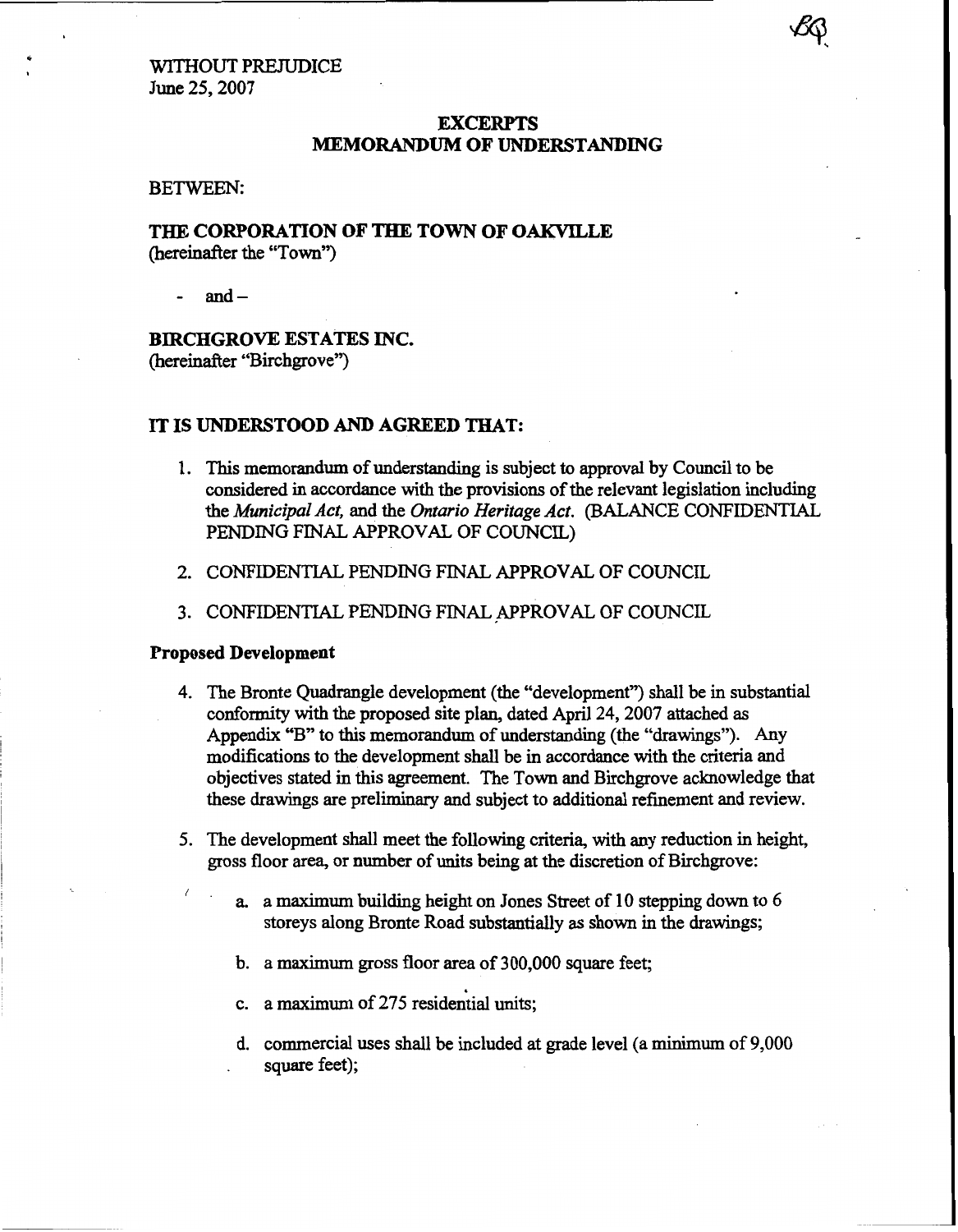#### **WITHOUT PREJUDICE**  June 25,2007 **<sup>b</sup>**

- e. parking for the residential units **shall** be provided at a minimum rate of 1.5 parking spaces **per unit,** including visitor parking;
- f. **no** additional parking shall be required for the commercial uses;
- *6.* Birchgrove shall make revisions to the development proposal shown **on** the drawings, to the satisfhction of the Town, acting reasonably, in order to **address**  the following objectives:
	- a The Bronte **Road** frontage shall provide for an active pedestrian friendly environment through the articulation of the building fagade and the terracing of the building above *6* storeys.
	- b. *An* active publicly accessible private openspace element at the corner of Bronte Road and **Ontario** Street shall be created which defines the edge of the urban environment and supports the commercial elements within the new development through building treatment, hard and **soft** landscaping, and street finnitwe. Supporting the private open space element at this comer will require a special treatment at the elbow of the building **in** order to maximize lower floor views through to the square and Bronte Road. **This** open space element will be publicly accessible serving both the development and the general public. An easement for this purpose shall be included within the implementing documentation associated with **this**  memorandum of understanding and registered on title.
	- c. The interface between Glendella and the new *6* to 10 storey building shall create a pedestrian street environment which provides an appropriate built form environment between the 2 storey heritage building, ground floor commercial and upper floor residential uses. The interface will be enhanced by maximizing the distance separation (recognizing the overall limitation of the site and building orientation), building facades of both the heritage and new development and **a** review of the terracing of the new building.
	- d. In support of the open space elements particular attention will be given to the placement and refurbishment of the *Art* Gallery and the refurbishment of Glendella in order to provide an active pedestrian environment **as** well **as** to create a heritage street atmosphere along **Ontario** Street. **A** variety of commercial and mixed uses which support the pedestrian activity of the area **as** well **as** the economic viability and long term preservation of the heritage buildings will be reflected in the zoning by-law. The proposed interim use of Glendella **as a** sales office for the development is acknowledged **as** apermitted use.
	- e. The Jones Street frontage **shall** be reviewed to ensure a compatible relationship with the adjacent development to the west with consideration to the terracing and faqade treatment. Similarly, the distance separation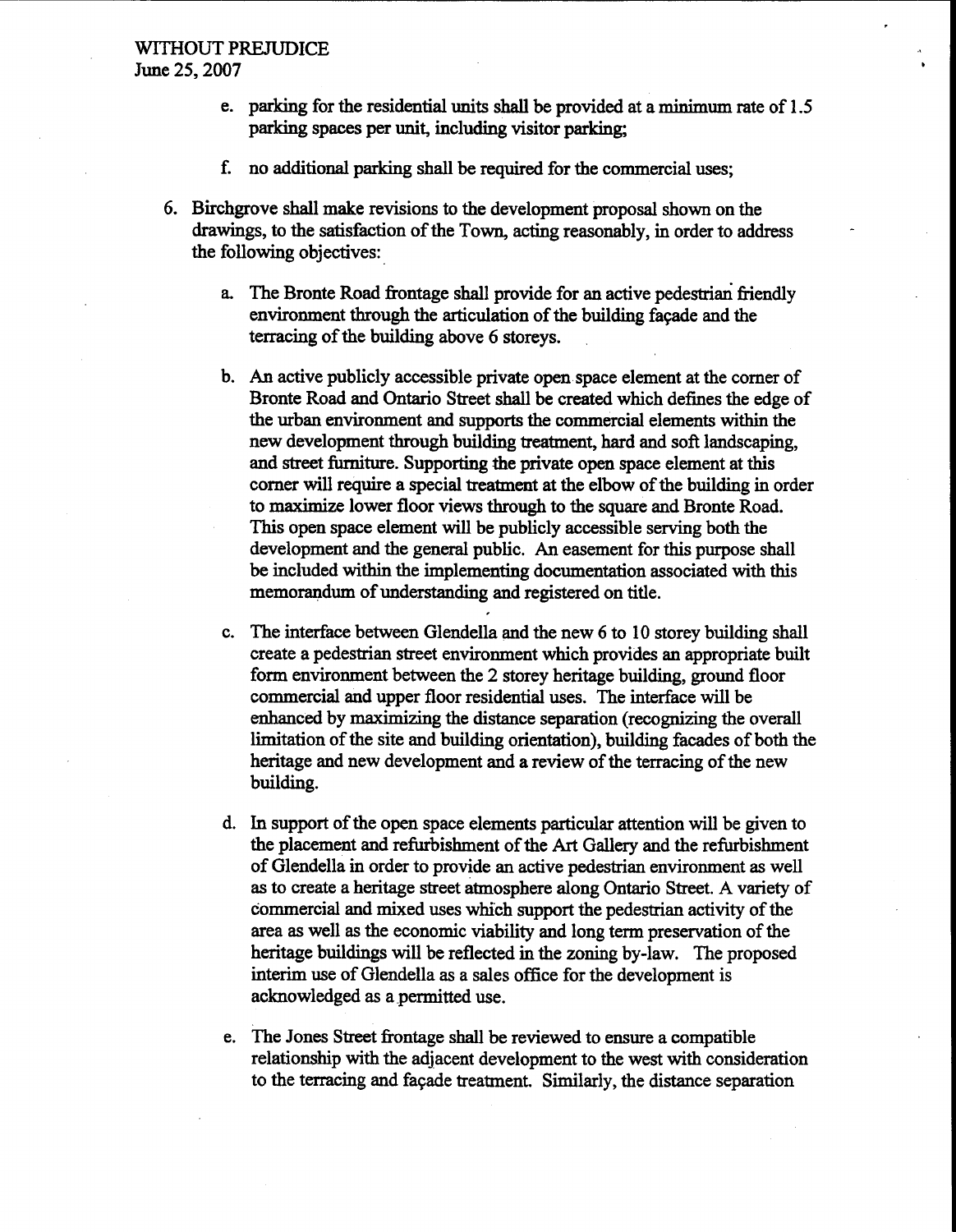### **WITHOUT PREJUDICE**  June 25,2007

and the treatment of the **internal street** will be reviewed to ensure long tenn compatibility with the new townhouses and the **6** to 10 storey building. Opportunities to reduce these setbacks in order to **maximize**  distances between the heritage building and the **south** face of the *6-* 10 storey building will be considered.

**f. Any** modifications to the plan shall **minimize** impacts on neighbouring properties including impacts on adjacent heritage buildings.

# **Glendella**

- **7.** Glendella shall remain in situ and be refurbished and restored by Birchgrove, at its expense in accordance with applicable permits and the generally accepted heritage conservation practices. Immediate **steps** shall be taken to preserve the existing structure, including the submission of heritage permit applications for that purpose.
- **8.** The Town consents to the demolition of the rear addition of Glendella in accordance with the decision of the Ontario Municipal Board dated February **7, 2007,** subject to the necessary applications and plans being submitted and approved for the resulting alterations to the rear faqade of the building.

# **Art Gallery**

9. The *Art* Gallery relocated by Birchgrove at its expense to a location in the area shown in the drawings, subject to any revisions that may be required or agreed to in accordance with this memorandum **of** understanding. The *Art* Gallery shall be restored at its new location at Birchgrove's expense in accordance with accepted heritage conservation practices and applicable permits.

#### **Police Station**

10. The Police Station shall be relocated by Birchgrove at its expense in a manner that **maintains** structural soundness. Birchgrove shall restore any damage caused to the building **through** relocation. In the absence of the agreement of the parties with respect to **an** alternate location, the Town shall be responsible for finding a new location for the Police Station.

#### **Demolition of Other Buildings**

- 1 1. The Town acknowledges that demolition permits for the non-designated buildings, other than the Marketeria, are available to Birchgrove subject to the erection **of** tree hoarding, site hoarding, and compliance with site siltation requirements.
- **12.** The Town acknowledges that no further heritage approvals are required **for** the demolition of the Marketeria.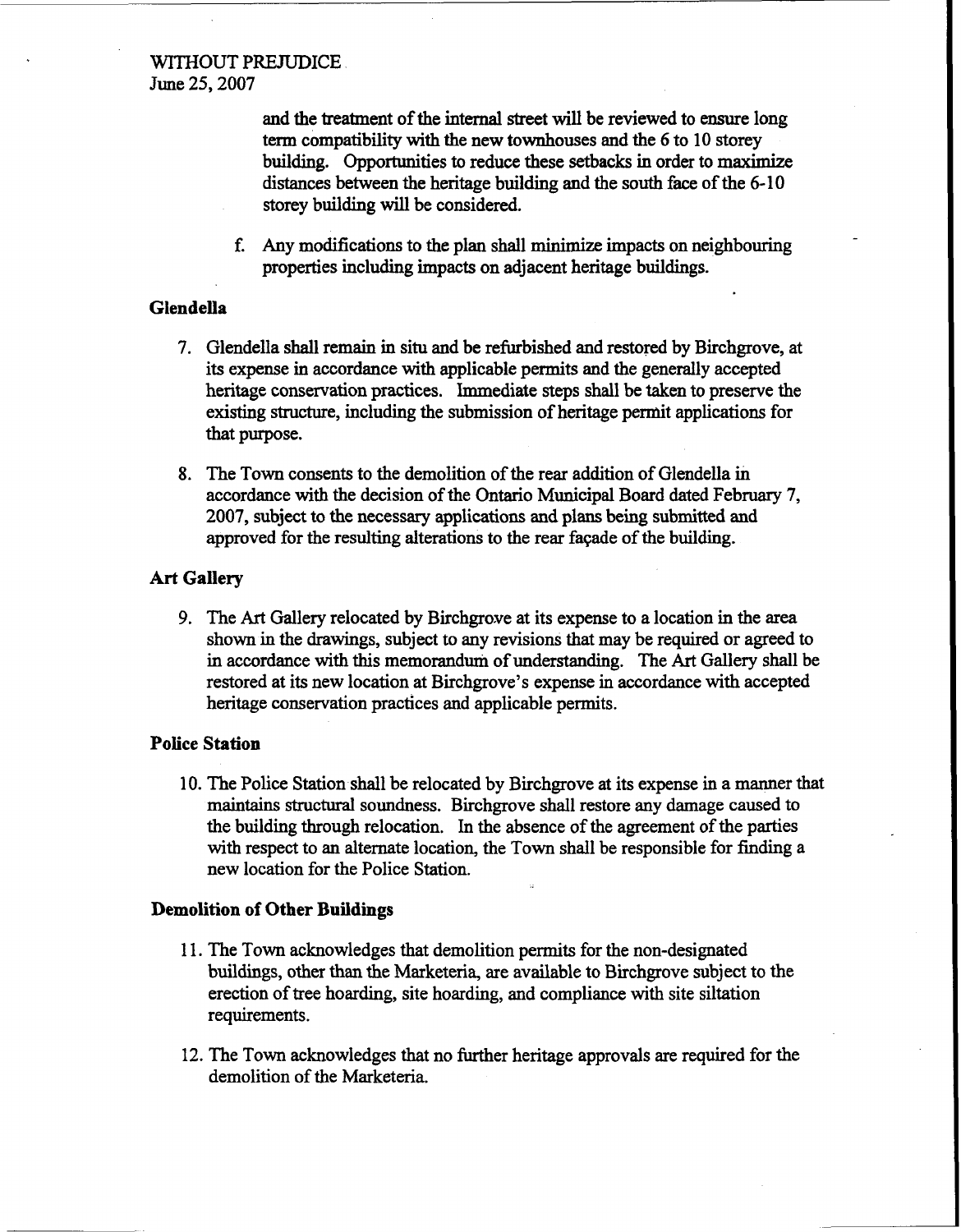# WITHOUT PRETUDICE

June 25,2007

13. Birchgrove *agrees* to obtain the necessary pennits and demolish the nondesignated buildings **on** the property (including the Marketeria) forthwith.

#### **Traffic/Servicing/Site Plan meritage Matters**

- 14. The Town and Birchgrove agree to work expeditiously to resolve any issues which may arise relating to transportation, servicing, heritage and site plan matters with a view to presenting a final site plan and conditions to the **Ontario**  Municipal Board for approval in September, 2007 during the time scheduled for a hearing.
- **15.** *As* part of any Site Plan approval, Birchgrove shall be required to make a contribution of \$130,000 towards intersection improvements at Bronte Road and Rebecca Street.
- **16.** The Town and Birchgrove agree that Glendella and the *Art* Gallery **shall** continue to be designated under the *Ontario Heritage Act* and agree to cooperate in the preparation and registration of revised heritage by-laws including revised legal descriptions for **the** lands and lists **of** heritage attributes. Birchgrove further **agrees** to the registration of a heritage easement for the future preservation of Glendella, the *Art* Gallery. In the event that the final location of the Police Station is within the Bronte Quadrangle, then this paragraph **shall also** apply to the Police Station.

#### **Outstanding Legal Proceedings**

**17.** CONFIDENTIAL PENDING FINAL APPROVAL OF COUNCIL

**18.** CONFIDENTIAL PENDING FINAL APPROVAL OF COUNCIL

**19.** CONFIDENTIAL PENDING FINAL APPROVAL OF COUNCIL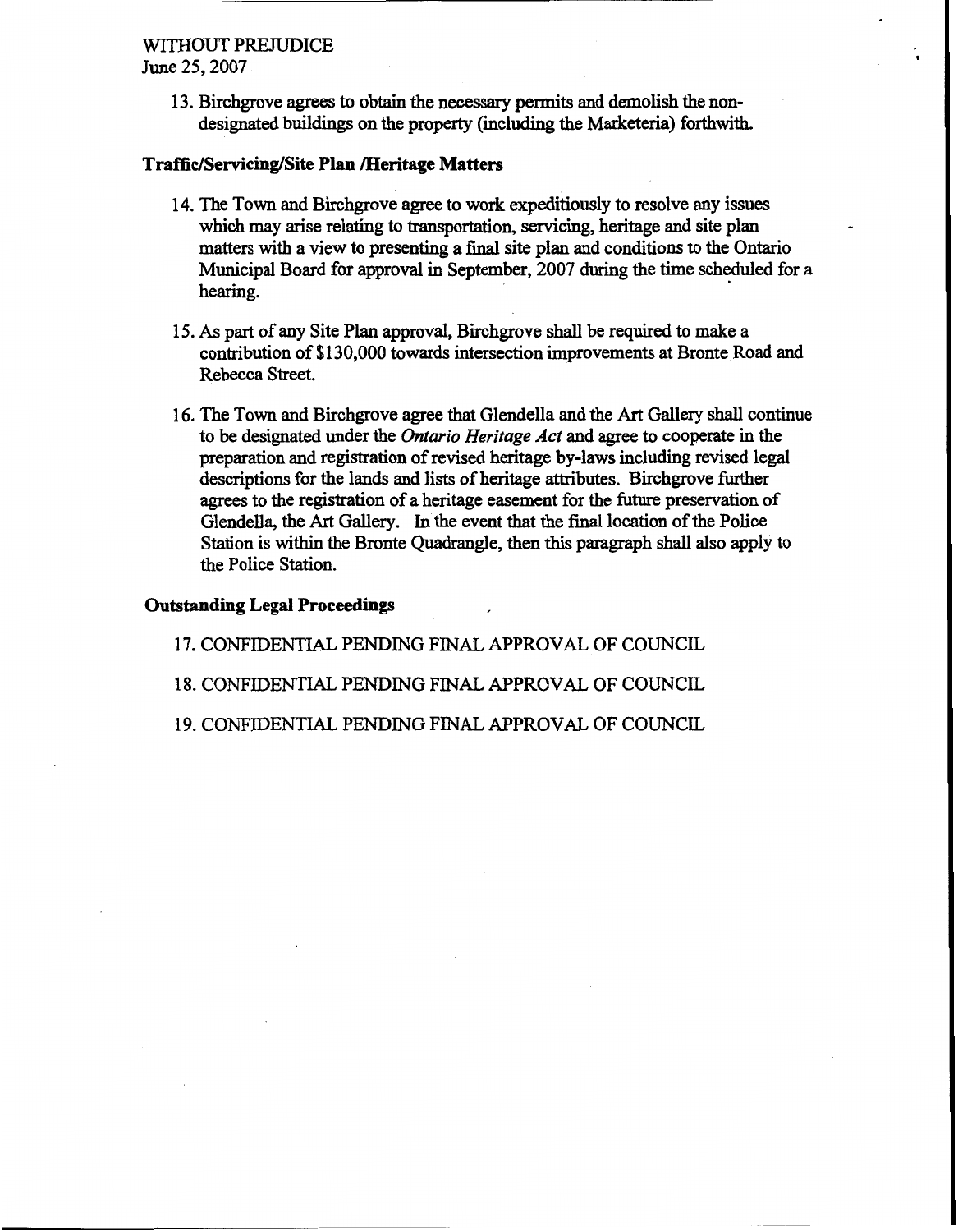# **APPENDIX "A" Memorandum of Understanding Bronte Quadrangle**

**Subject** to the approval **of** the proposed Memorandum of Understanding by Birchgrove, on or before June **25,2007,** the following is the proposed schedule for the consideration **of** approvals required for the Memorandum of Understanding.

# **June 25'h** - **P&D Council**

- **E** approval in principle of a settlement based on Memorandum of Understanding
- declaration **of** surplus land **with** respect to **25** Bronte **Road** and **2413 Ontario** Street

# **June 26<sup>th</sup> – Consultation with Heritage Oakville to obtain comments on heritage issues relating to the settlement including:**

- **Proposed relationship of heritage buildings and other structures**
- <sup>=</sup>removal of Clements house **(2413 Ontario** Street) **from** the list of properties of heritage interest
- . proposed location of *Art Gallery* (relocation approved by **OMB)**
- **<sup>m</sup>**relocation of Police **Station on** site **as** shown or off-site to another location
- removal of rear **addition of** Glendella (approved by **OMB)**
- **E** demolition of Marketeria (approved by OMB)

# **July 3<sup>rd</sup> – Council**

- Consideration of final approval of Memorandum of Understanding
- <sup>=</sup>Consideration of Approval **of** an Agreement of Purchase **and Sale** for Town owned **lands.**

# **July gtb** - **OMB Preheariug**

. Request **OMB** to **maintain** scheduled hearing in September to consider Minutes of Settlement.

## **August 8&** - **Site Plan Committee**

. **Conditions** of Site Plan approval considered by Site Plan Committee.

#### **September** - *OMB* **Hearing**

- Presentation of Minutes **of** Settlement **for Zoning** By-law approval and Site Plan
- approval.